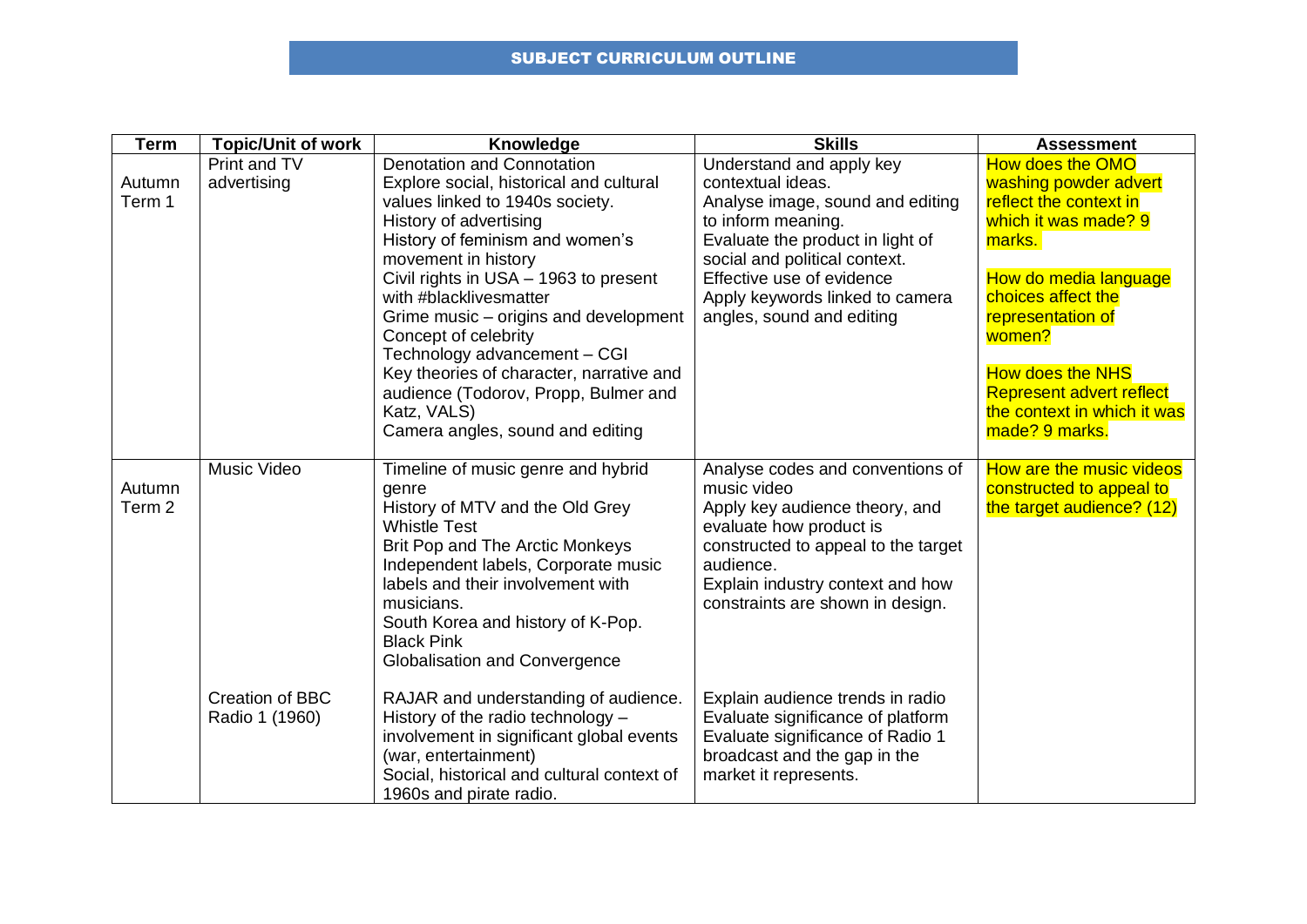## SUBJECT CURRICULUM OUTLINE

|                             |                                   | Tony Blackburn and the first broadcast<br>on BBC radio 1                                                                                                                                                        | Evaluate the changing behaviour<br>of audiences and industry                                                                                                                                                        |                                                                                                                                                                                                |
|-----------------------------|-----------------------------------|-----------------------------------------------------------------------------------------------------------------------------------------------------------------------------------------------------------------|---------------------------------------------------------------------------------------------------------------------------------------------------------------------------------------------------------------------|------------------------------------------------------------------------------------------------------------------------------------------------------------------------------------------------|
| Spring<br>Term 1            | Radio in 21 <sup>st</sup> century | Convergence and globalisation of radio.<br>The shift in audience listening habits<br>and the effect of technology<br>Use of streaming - Spotify, Apple Music                                                    | Be able to determine what the<br>differences are between two<br>contexts. 1960s Britain and<br>contemporary society. Examine<br>how media platforms change over<br>time. Some remain persistent and<br>some fizzle. | <b>How did Tony Blackburn's</b><br>first radio show appeal to<br>young audiences at the<br>time? (12 marks).<br>Radio is as much a<br>national treasure now as it<br>was back in the 1960s. To |
|                             | $TV - Dr$ Who first<br>episode    | BBFC, OFCOM, PBS - regulation<br>Codes and Conventions of sci-fi in<br>popular culture<br>1960s - cold war, digitalisation of<br>money (credit card), Assassination of<br>JFK.<br>Gender roles and expectations | Investigate how the media aims to<br>control audience consumption. Be<br>critical about choices made by<br>institutions to control human<br>behaviour.                                                              | what extent is this the<br>case? (20 marks).                                                                                                                                                   |
| Spring<br>Term <sub>2</sub> | TV - Class (2015)                 | Development of TV viewing - influence<br>of streaming services, on demand<br>(Netlix, Iplayer, Prime)<br>Diversity - race, gender, sexuality<br>CGI, hybridisation and genre.                                   | Analyse closely, the technology<br>and cinematography/mise-en-<br>scene of a specific clip.<br>Camerawork, lighting, framing,<br>sound, narrative, etc.                                                             | <b>Science fiction TV</b><br>appealed to youth<br>audiences in the early<br>1960s but it is no longer<br>relevant. To what extent<br>do you agree with this<br>statement? (20 marks).          |
|                             | Film: Black Widow                 | <b>BFI, BBFC</b><br>Marketing and advertising - print, TV,<br>online and radio<br>Audience target<br>The Marvel franchise and Vertical<br>integration                                                           | Be critical of industrial restrictions<br>and funding within the film<br>industry.<br>Understand how a film is funded<br>and produced.                                                                              |                                                                                                                                                                                                |
| Summer<br>Term 1            | I, Daniel Blake                   | Independent film industry<br>Viral marketing and guerilla marketing<br>campaign.                                                                                                                                | Analyse how independent film can<br>challenge the mainstream and<br>challenge public opinion/thought.                                                                                                               | 'Independent films can<br>never compete with big<br>budget, mainstream                                                                                                                         |